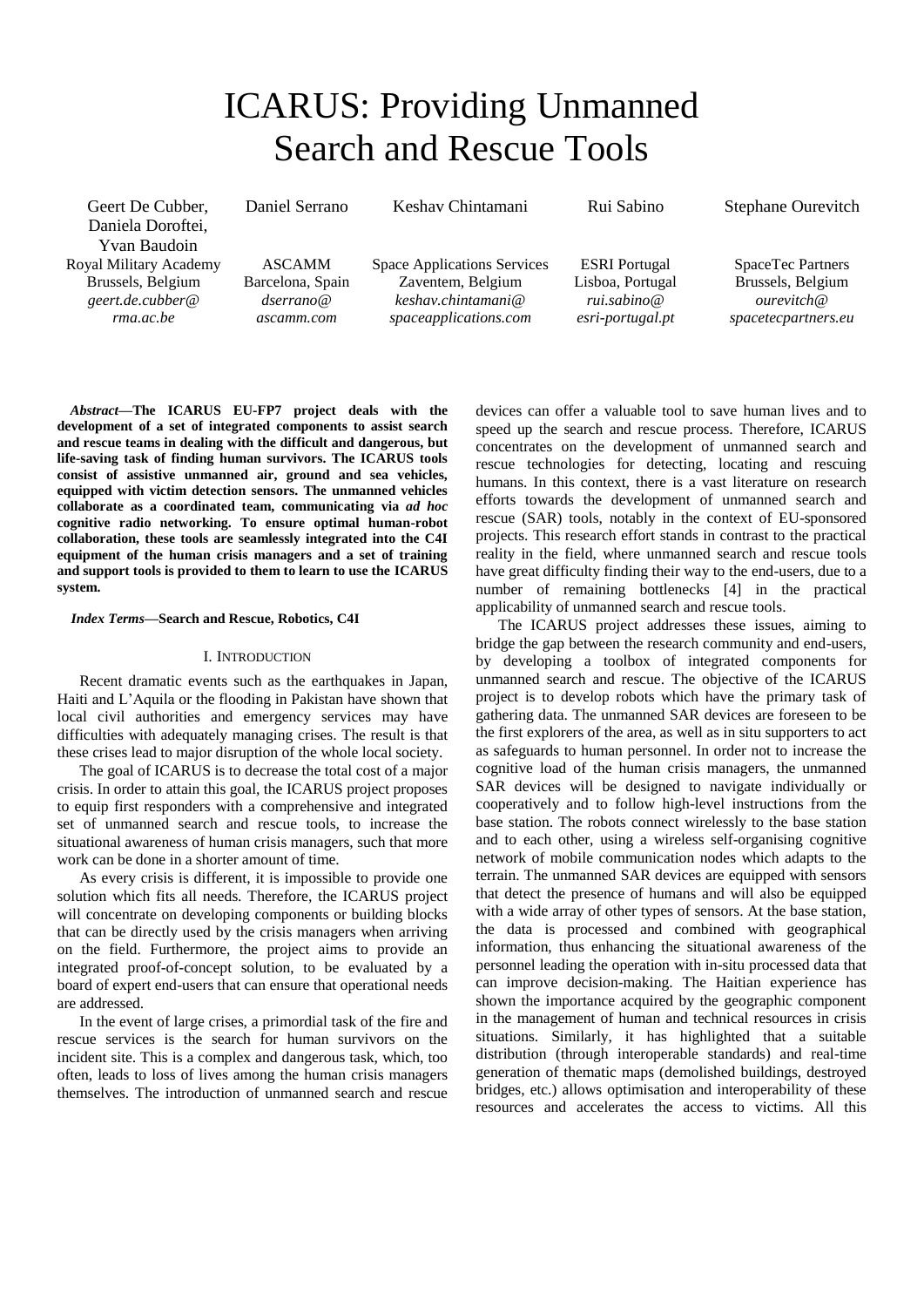information will be integrated in existing C4I systems, used by the forces involved in the operations (e.g. fire fighters, rescue workers, police, etc.).

In line with the current bottlenecks [4], eight main objectives are defined for the ICARUS project. These objectives address the operational needs of rescue and civil protection services. These objectives are discussed in the following sections of this paper.

# II. DEVELOPMENT OF A LIGHT SENSOR CAPABLE OF DETECTING HUMAN BEINGS

A primary task for crisis management teams after the occurrence of a large disaster is the search for human survivors at the incident site. These survivors must be found as soon as possible in order to maximise their chances of survival. However, when confronted with a large-scale crisis, the manpower is often lacking for such a widespread search. In this case, unmanned vehicles equipped with victim detection technology can help the search operations. For human survivor detection, infrared sensing technology seems the most adequate detection tool. In this sense, in the last couple of years, several successful concepts for IR sensors have been developed. For the detection of human survivors in a disaster situation, an ultra-high sensitivity in the mid-IR wavelength range is absolutely crucial. Photovoltaic low-noise detectors such as the quantum cascade detector (QCD) [5] are very well suited to fulfill this requirement and should therefore be developed.

The objective of ICARUS is the development of a small light-weight camera system capable of detecting human survivors. These prototype cameras will have a resolution of 128x128 pixels arranged in a small array of 2x2 single chips. They will be based on novel and very promising QCD technology. The latter will allow the manufacture of highly sensitive, low noise, narrow band IR detectors with a detection wavelength of 8  $\mu$ m. This ultra-sensitive, but relatively lowresolution QCD camera will be complemented by a commercial high-resolution lower-sensitivity micro-bolometer camera. Minimal levels of weight (500 g), dimensions  $(12x12x6$  cm) and total power consumption  $(5 W)$  are being targeted. Image and video processing algorithms for detecting human survivors will be developed and combined to obtain sufficient detection performance. Data fusion methods will be applied to images coming from different cameras, resulting in different detection algorithms.

## III. DEVELOPMENT OF COOPERATIVE UNMANNED AERIAL SYSTEM (UAS) TOOLS FOR UNMANNED SAR

The importance of gaining an overview within the first one to two hours in the particular case of an earthquake is a strong requirement for end-users. The end-users underline the important role Unmanned Aerial Systems could provide in this context by providing continuous support to coordinators and operators in the field.

 Mapping of topography and scenario. This information is the basis for situational awareness and planning of both unmanned as well as manned missions.

- Target observation. This allows an operator to quickly send a camera to a specific position and attitude as a "remote eye-pair" including tracking and following a moving "target".
- People search outdoors and indoors. The use of dedicated computer vision algorithms on-board the UAS will firstly allow for the localisation of bystanders/victims within an acceptable range of precision; and secondly, for tracking them, then adapting the navigation and aid kit delivery. Both features reduce workload as compared to existing manned search. This on-board capability is complementary to coordination and field teams as well as C4I equipment that can process more accurate localisation information.
- Kit delivery. Once localised, victims may not be quickly reachable by search and rescue teams due to distance (e.g. at sea), weather conditions and so forth. In this case, the UAS can deliver light first-aid kits, such as self-inflating emergency floatation devices to provide the victim with first emergency response.
- Communication relay. Maintaining or deploying a ground communication network in remote areas can become cumbersome or unfeasible; UAS platforms can instead act as relays.

UAS platforms will be given a crucial role by acting as quick deployment assets in the field to provide valuable information to enhance situational awareness in support of the assessment of crisis managers, as well as to enable tactical planning and decision-making. This aerial infrastructure will also provide continuous support to coordinators and operators in the field, complementing the UGV and USV solutions. UAS platforms will be equipped with sensors tailored to SAR requirements, including the IR camera and victim detection algorithms, allowing for the localisation and tracking of victims. In order to meet the above demands, complementary platforms are proposed:

- A small long-endurance solar aeroplane [6] (3m wingspan) is meant to provide the highest view at a maximum height of 300m, as allowed by national legislation, and therefore enabling the mapping functionality and initial victim search. Payload other than small cameras is limited, but operation times span up to a day. With shorter range and endurance (half an hour maximum), but closer to the ground and the victims, three rotary wing systems are to be deployed.
- A Quadrotor with a size of 1m and a maximum payload of 1kg will be used for delivery tasks outdoors and observation.
- A slightly smaller Multicopter will be used for indoor people search. Consequently, on-board autonomous functionalities will be developed to decrease the operator workload and increase the operational efficiency in the overall C4I system.
- Finally, an innovative "Gyropendulum" system, with a similar size to the Quadrotor, featuring more control authority, will be used for delivery in rough weather conditions in a semi-autonomous way.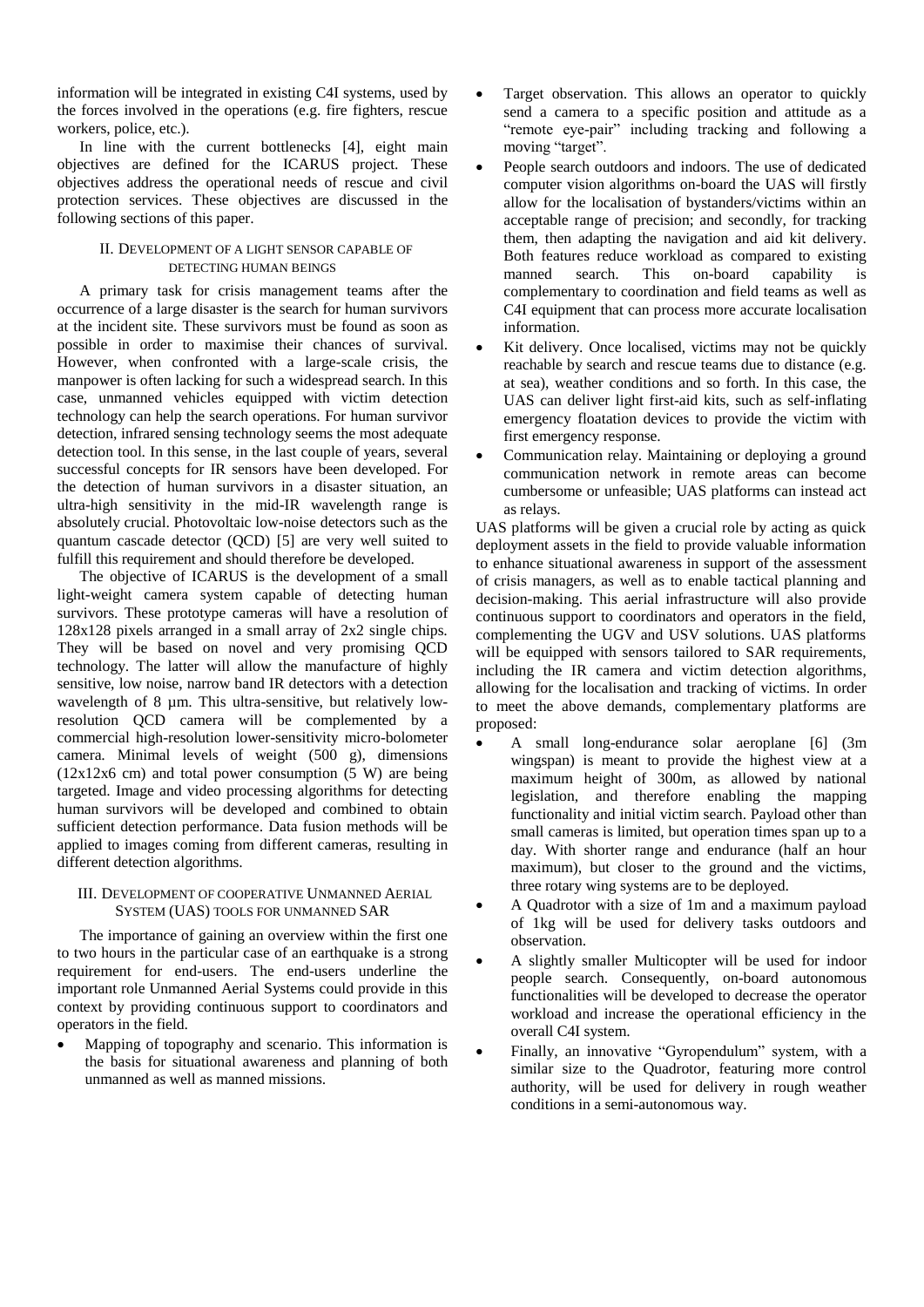# IV. DEVELOPMENT OF COOPERATIVE UNMANNED GROUND VEHICLE (UGV) TOOLS FOR UNMANNED SAR

End-users expressed the need for two types of robotic platforms in SAR operations:

- A large UGV which can be used as a mobile base, equipped with ample sensing capabilities, broadcasting the data it collects towards the field operators, as such increasing their situational awareness. A crucial requirement is that this vehicle should be able to cope with rough terrain.
- A small UGV which is able to enter in collapsed buildings to search for human victims, an extremely dangerous but also life-saving task.

The ICARUS project considers the production of the aforementioned types of robotic systems, using existing base platforms.

The Large UGV (LUGV) that shall be part of the ICARUS project shall serve as a platform fulfilling several central tasks. After being deployed close to the site of an emergency, it shall move in a semi-autonomous way in a potentially hazardous and unknown environment. Within this context, three different roles of the large UGV can be envisaged:

- Mobile sensor platform. Gathering a large amount of precise data is necessary for (semi-) autonomous navigation in challenging environments [2] as well as for the support of emergency teams. Such data can only be collected partially by UAS as they are small and lightweight and therefore not able to carry more sophisticated sensor systems. The large UGV shall be equipped with different sensor systems in order to account for the large variety of environment types the vehicle will possibly encounter.
- Platform for powerful manipulator. The UGV shall be equipped with a powerful manipulator that can be used to clear the vehicle's path from obstacles like small debris. It could also be used to lift objects if a victim is buried beneath them. Furthermore, the manipulator shall be used to deploy the small UGV on the ground or even on higher structures such as the first floor of a collapsed building.
- Transport platform for small UGV (SUGV). The UGV serving as a platform will have to carry several sensor systems and be powerful enough to surmount large obstacles. Therefore, it will be too large to drive into collapsed structures without the risk of causing even more damage or injuring victims. Hence a smaller UGV shall be carried by the platform and deployed in the site to gather more information about areas which the LUGV cannot reach.

The LUGV will be powered by a combustion engine and moved by a chain-drive for maximum manoeuvrability on difficult terrain. The planned maximum speed is 25km/h. For localisation purposes, the platform will possess an inertial measurement unit (IMU) and a satellite-based localisation system. The external sensor systems with which the LUGV will be equipped comprise two bumpers at the front and the rear of the system, a panning laser system for near-range

terrain analysis that is also able to detect obstacles close-up in front of the robot, a stereo system, and an array of time-offlight cameras. The victim detection sensors will be mounted on the platform. The manipulator will be designed as 6-axis robotic arm that can lift up to approximately 250kg. Different tools will be provided and carried along on the LUGV. The arm shall be controlled by an exoskeleton, making the integration of torque sensors or pressure sensors in the cylinders for force feedback necessary. A camera shall be added to provide image data for a tele-operator.

The SUGV will be equipped with a propulsion system allowing it to manoeuvre in highly unstructured environments like collapsed buildings. Due to restrictions of size and weight, the vehicle can neither be equipped with sophisticated sensors nor with a powerful computation unit. Hence its autonomous capabilities will be limited to a very low level. A camera will be mounted on the SUGV, so a tele-operator can use it as a remote eye to gather information about the site of the disaster.

## V. DEVELOPMENT OF COOPERATIVE UNMANNED SURFACE VEHICLE (USV) TOOLS FOR UNMANNED SAR

Aquatic search and rescue operations face natural challenges since survival times of people in water are short, even in temperate climates. Furthermore, the risk for search and rescue teams has to be taken into account when deploying assets. Examples are accidents occurring during the night, under low visibility conditions, or under severe atmospheric or sea conditions, for which a fast response might put the search and rescue teams in great danger. For such operations, unmanned surface vehicles, capable of transporting search equipment and deploying first assistance devices, can reduce the arrival time at the incident area of basic life support equipment. At the same time, traditional life rafts that provide survivors with floatation and thermal insulation can be robotised so that they can move autonomously and get close to survivors in the water, therefore reducing recovery time.

This project proposes two main lines of work in order to address the identified demands. On one hand the project will present the instrumentation of a survival capsule to allow its motion towards survivors at the surface. On another hand the project will undertake the adaptation of a medium size USV [7] for search and rescue operations.

Existing survival capsules that usually inflate when deployed allow survivors to climb aboard providing extra floatation and thermal insulation. The incorporation of power generation capabilities, a minimal set of instruments, basic communication equipment, and motion capabilities on board these capsules, will increase the lifesaving capabilities of such devices allowing their use in scenarios with reduced accessibility for other search and rescue services.

USVs, as unmanned systems, allow remote human intervention under severe environmental conditions without putting additional people at risk. They have, therefore, a large potential for search and rescue operations at sea, especially under bad weather conditions with low visibility. Here, the adaptation of USVs for search and rescue will be pursued along the following lines: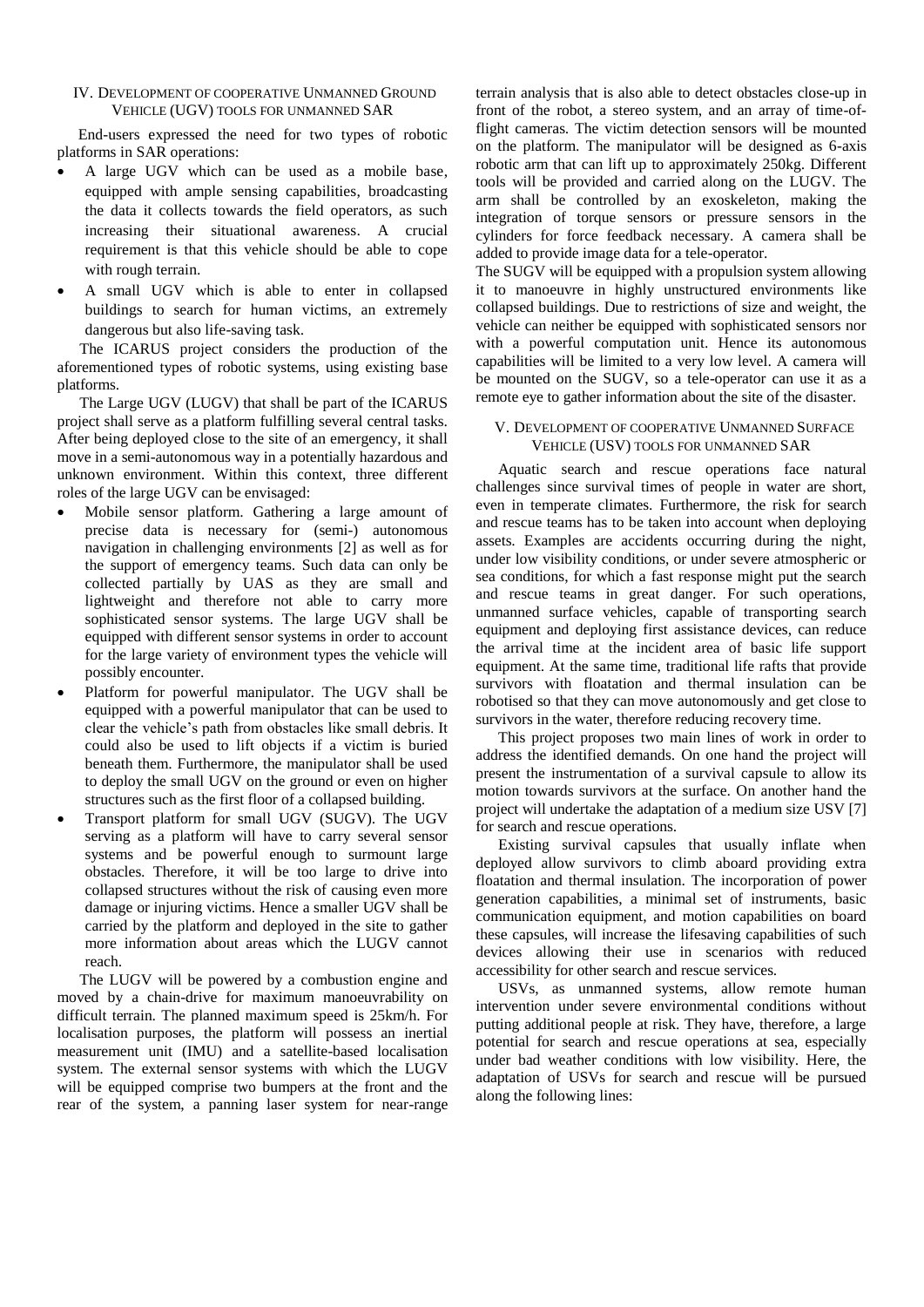- *Sensing and perception*. Gathering data from different sensors installed on board the USV or from external data sources and combining it for target detection and tracking.
- *Mission planning and control*. Mission planning for operations with single or multiple vehicles. Obstacle avoidance manoeuvres.
- *Capsule deployment system*. Provide the USV with the capability of transporting and deploying lifesaving rafts in the incident area.

Furthermore, it should be mentioned that issues related to safety of people, space-sharing between manned and unmanned vessels, and other issues connected to the operation of unmanned vehicles in real-life scenarios will be taken into account both at the sensing and control levels.

#### VI. HETEROGENEOUS ROBOT COLLABORATION BETWEEN UNMANNED SEARCH AND RESCUE DEVICES

The main concepts of interest for the end-users include the applicability of a Network Centric Operations paradigm, and compliance and compatibility with existing C2I/C4I systems.

This objective is focused on a key enabling technology concept for the safe integration of autonomous platforms into search and rescue operations: the heterogeneous network. In this sense, the project specifically addresses the intrinsic capabilities and characteristics of a given platform, and how these characteristics are communicated, understood, and exploited by the rest of the SAR system (including human teams, infrastructures, and other autonomous vehicles within the ICARUS integration concept).

In one sense, the heterogeneous network integration and management forms a central layer, with low-level control issues of specific vehicle types beneath it and mission-level planning, coordination and supervision at a higher layer.

The present objective therefore addresses the integration of heterogeneous teams into a single, unified, interoperable system through establishing and demonstrating the interactions and use cases of different vehicle types. The application of search and rescue influences the definition and interactions of the network, and this project objective addresses the following challenges:

- interoperability issues shall be considered through the implementation of standardised interfaces;
- robust definition and specification of tasks, and roles and responsibilities between the autonomous capacity of the heterogeneous team and the mission-level tasking and supervision of the C2I system in network-centric operations (NCO);
- Coordination between multiple UAS in a SAR task;
- Coordination between multiple USV in a SAR task;
- SAR mission operations demonstration integrating a UAS and UGV in a SAR task where the UAS provides support to the UGV;
- SAR mission operations demonstration in which UAS and USV platforms support each other mutually.

# VII. DEVELOPMENT OF A SELF-ORGANISING COGNITIVE WIRELESS COMMUNICATION NETWORK, ENSURING NETWORK INTEROPERABILITY

SAR operations demand proper communication assets to ensure a highly available, real time networking capability for human and robotic teams working in SAR situations with hostile operational conditions. In particular, the following aspects have been identified as key requirements in SAR:

- Mobile and wireless communication capability for all of the involved entities (humans, robots, control centre) with minimum deployment and coordination effort
- Individual and group communications with guaranteed quality and prioritisation capability
- High capacity and range, security and power efficiency

No single technology currently supports all of the requirements at the same time [8]. Thus, several technologies must be used simultaneously, which brings in a new and key requirement: interoperability. Multiple proprietary or standard based networks make it virtually impossible for different entities to cooperate efficiently if communication/network interoperability is not properly addressed.

ICARUS will develop a network infrastructure which adapts to and, at the same time, takes advantage of the peculiarities of the posed SAR scenarios. A holistic approach will be followed, reusing state-of-the art solutions conveniently and focusing investigation on unsolved challenging issues:

- Mobile and wireless ad-hoc communications in combined land-air-sea environments with robotic and human actors, supporting both Line-of-Sight (LOS) and non-LOS scenarios.
- Self-coordination and optimisation of spectrum resources by using cross-layer cognitive radio techniques maximising network usability and minimising interferences.
- Self-managed network able to adapt to varying and extreme conditions by using power-efficient, failureresilient protocols (e.g. active routing, data-replication, store-and-forward) and convenient guidance of robotic network nodes with specific communication capabilities.
- Flexible security scheme providing granular encryption, integrity and authentication.
- A harmonised management and control overlay on top of a highly robust waveform, able to encompass several datalink technologies (WLAN, GSM) ensuring interoperability.

# VIII. INTEGRATION OF UNMANNED SEARCH AND RESCUE TOOLS IN THE C4I SYSTEMS OF THE HUMAN SEARCH AND RESCUE FORCES

Three main action points were identified by the end-users in the context of this objective:

- collection of data/information from the robots, operators, human teams deployed, (and bystanders/rescued victims);
- collation and merging of data from different sources, including allowing for differing reliability of sources and integration with GIS information;